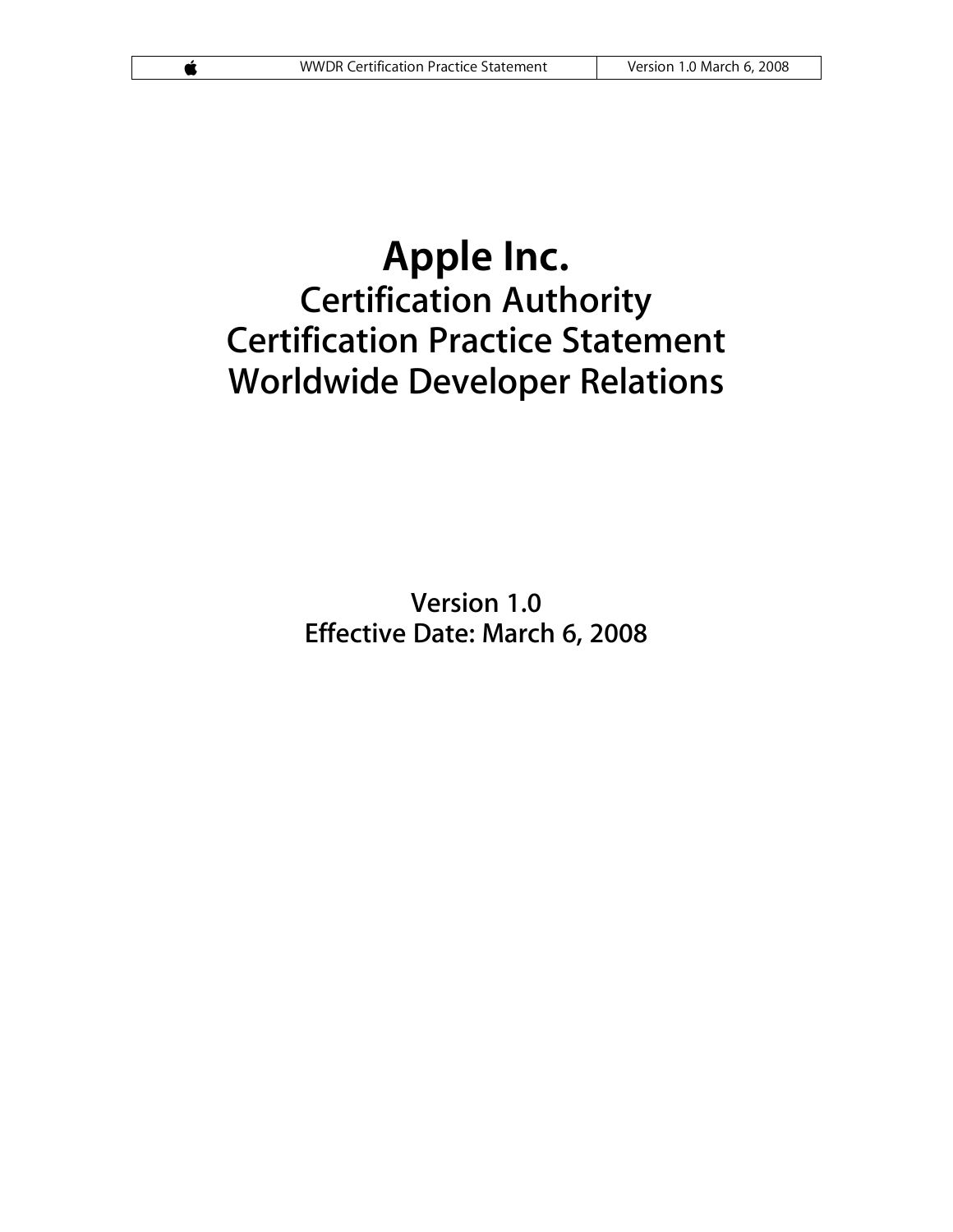# **Table of Contents**

 $\overline{\bullet}$ 

| 1. |         |  |  |  |  |  |
|----|---------|--|--|--|--|--|
|    | 1.1.    |  |  |  |  |  |
|    | 1.2.    |  |  |  |  |  |
|    | 1.3.    |  |  |  |  |  |
|    |         |  |  |  |  |  |
|    | 2.1.    |  |  |  |  |  |
|    | 2.2.    |  |  |  |  |  |
|    | 2.2.1.  |  |  |  |  |  |
|    | 2.2.2.  |  |  |  |  |  |
|    | 2.2.3.  |  |  |  |  |  |
|    | 2.3.    |  |  |  |  |  |
|    | 2.4.    |  |  |  |  |  |
|    | 2.4.1.  |  |  |  |  |  |
|    | 2.4.2.  |  |  |  |  |  |
|    |         |  |  |  |  |  |
|    | 2.4.3.  |  |  |  |  |  |
|    | 2.4.4.  |  |  |  |  |  |
|    | 2.4.5.  |  |  |  |  |  |
|    | 2.4.6.  |  |  |  |  |  |
|    |         |  |  |  |  |  |
|    | 2.5.1.  |  |  |  |  |  |
|    | 2.5.2.  |  |  |  |  |  |
|    | 2.6.    |  |  |  |  |  |
|    | 2.6.1.  |  |  |  |  |  |
|    | 2.6.2.  |  |  |  |  |  |
|    | 2.6.3.  |  |  |  |  |  |
|    |         |  |  |  |  |  |
|    | 2.7.1.  |  |  |  |  |  |
|    | 2.7.2.  |  |  |  |  |  |
|    | 2.7.3.  |  |  |  |  |  |
|    | 2.7.4.  |  |  |  |  |  |
|    | 2.7.5.  |  |  |  |  |  |
|    |         |  |  |  |  |  |
|    | 2.8.1.  |  |  |  |  |  |
|    |         |  |  |  |  |  |
|    | 2.8.2.  |  |  |  |  |  |
|    | 2.8.3.  |  |  |  |  |  |
|    | 2.9.    |  |  |  |  |  |
|    | 2.10.   |  |  |  |  |  |
|    | 2.10.1. |  |  |  |  |  |
|    | 2.10.2. |  |  |  |  |  |
|    | 2.11.   |  |  |  |  |  |
|    | 2.11.1. |  |  |  |  |  |
|    | 2.11.2. |  |  |  |  |  |
|    | 2.11.3. |  |  |  |  |  |
|    | 2.11.4. |  |  |  |  |  |
|    | 2.11.5. |  |  |  |  |  |
|    | 2.11.6. |  |  |  |  |  |
|    | 2.11.7. |  |  |  |  |  |
|    | 2.11.8. |  |  |  |  |  |
| 3. |         |  |  |  |  |  |
|    | 3.1.    |  |  |  |  |  |
|    | 3.2.    |  |  |  |  |  |
|    | 3.2.1.  |  |  |  |  |  |
|    | 3.2.2.  |  |  |  |  |  |
|    |         |  |  |  |  |  |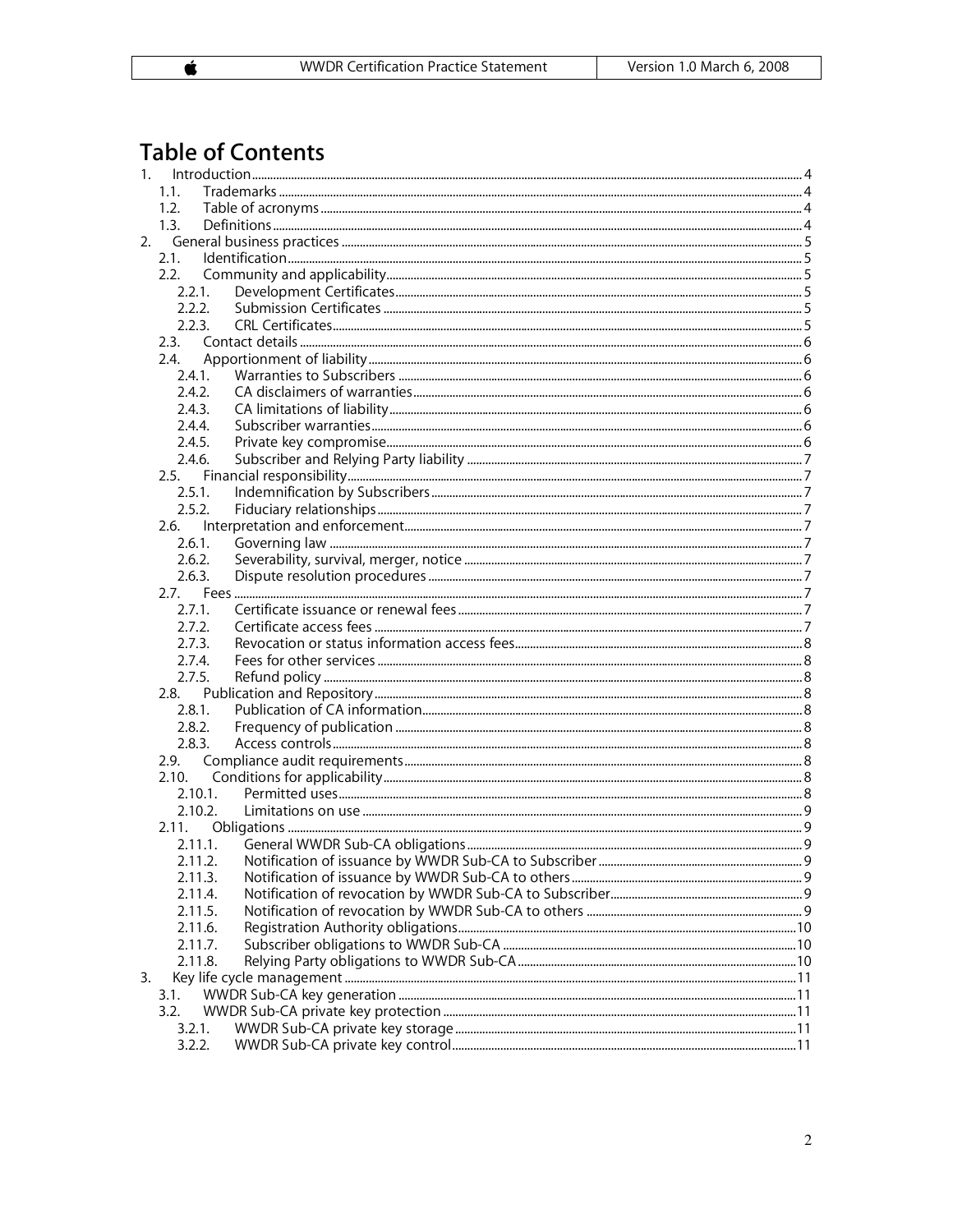$\pmb{\dot{}}$ 

|                | 3.2.3. |            |  |
|----------------|--------|------------|--|
|                | 3.2.4. |            |  |
|                |        | 3.2.5.     |  |
|                | 3.3.   |            |  |
|                | 3.4.   |            |  |
|                | 3.5.   |            |  |
|                |        |            |  |
|                | 4.1.   |            |  |
|                | 4.2.   |            |  |
|                | 4.3.   |            |  |
|                | 4.4.   |            |  |
|                | 4.5.   |            |  |
|                | 4.6.   |            |  |
|                | 4.7.   |            |  |
|                | 4.8.   |            |  |
|                | 4.9.   |            |  |
|                | 4.10.  |            |  |
|                |        | $4.10.1$ . |  |
|                |        | 4.10.2.    |  |
|                |        |            |  |
|                |        | 4.11.1.    |  |
|                |        | 4.11.2.    |  |
|                |        |            |  |
|                | 4.13.  |            |  |
| 5 <sup>7</sup> |        |            |  |
|                | 5.1.   |            |  |
|                | 5.2.   |            |  |
|                | 5.3.   |            |  |
|                | 5.4.   |            |  |
|                | 5.5.   |            |  |
|                | 5.6.   |            |  |
|                | 5.7.   |            |  |
|                |        | 5.7.1.     |  |
|                | 5.7.2. |            |  |
| 6.             |        |            |  |

 $\overline{3}$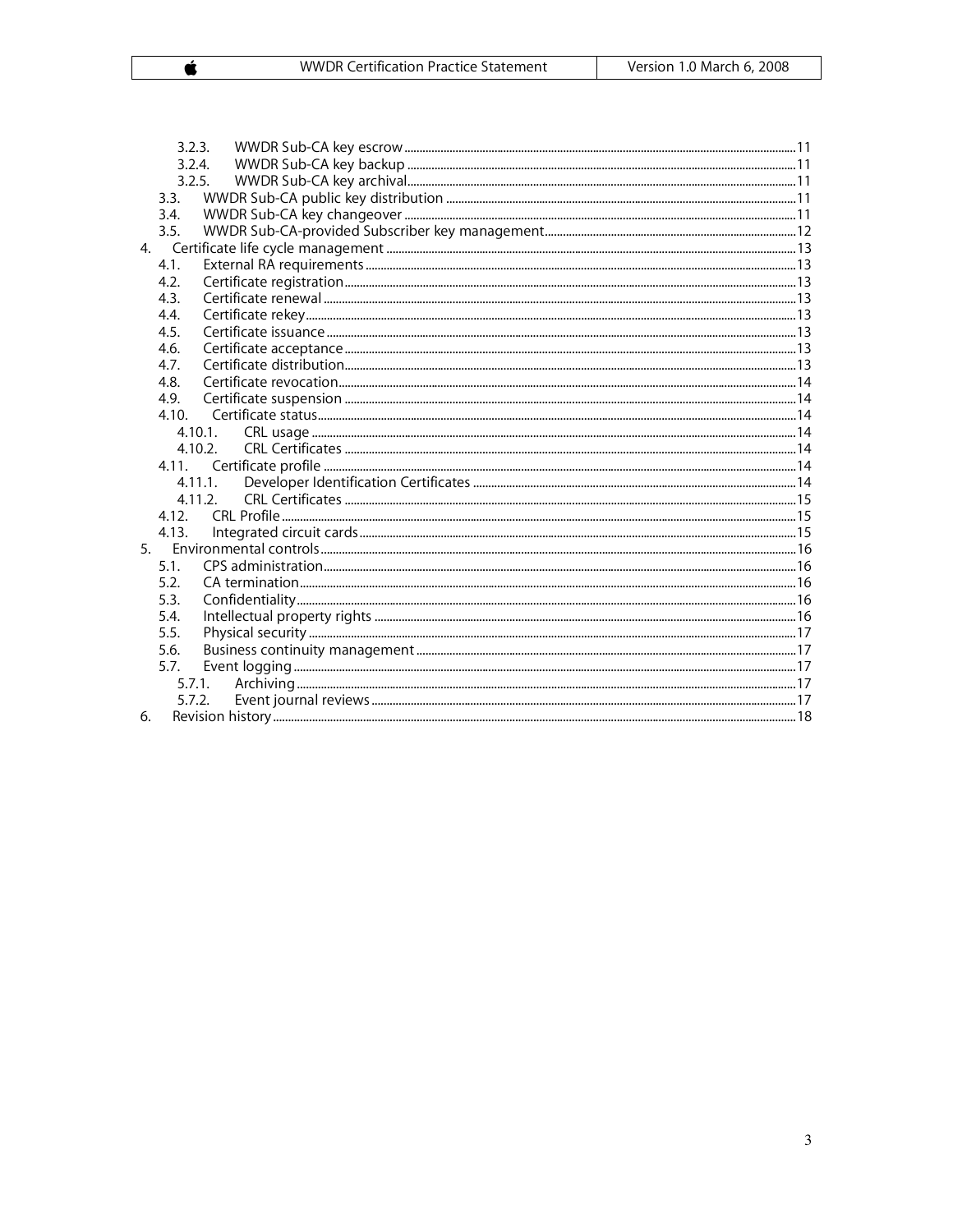# **1. Introduction**

This Certification Practice Statement ("CPS") describes the practices employed by the Apple Worldwide Developer Relations Subordinate Certification Authority ("WWDR Sub-CA," or "the Sub-CA") in issuing and managing digital certificates and related services. These practices, and the structure of this document, are designed to align to the requirements defined in the Apple Certificate Policy ("CP"). Where the CP defines policies that all applicable Apple Sub-CA's are required to follow, this CPS provides more detailed information about the practices employed by the WWDR Sub-CA relating to certificate lifecycle services, such as issuance, management, revocation, renewal, and rekeying, as well as details relating to other business, legal, and technical matters specific to the WWDR Sub-CA, collectively referred to as the WWDR Public Key Infrastructure ("WWDR PKI").

Apple Inc. ("Apple") established the Apple Root Certification Authority ("Apple Root CA") and the Apple PKI in support of the generation, issuance, distribution, revocation, administration and management of public/private cryptographic keys that are contained in CA-signed X.509 Certificates. The Apple PKI is intended to support internal and external Apple cryptographic requirements, where authentication of an organization or individual presenting a digitally signed or encrypted object to a Relying Party is of benefit to participants in the Apple PKI.

# **1.1. Trademarks**

Apple, iPhone, iPod and iPod touch are trademarks of Apple Inc., in the United States and other countries.

# **1.2. Table of acronyms**

Please refer to the CP for a table of acronyms used within this document.

# **1.3. Definitions**

For the purposes of this CPS:

- "Subscriber" means a Developer who utilizes a Certificate from the WWDR Sub-CA to sign code and data as authorized by WWDR or the iPhone and iPod touch Software Development Kit ("SDK") License Agreement.
- "Developer" means an individual or organization that has registered with WWDR and has received a Developer Identification Certificate (defined below) from WWDR.
- "Developer's Agent", or "Agent" means a person authorized to act for and execute responsibilities for a company (principal) when dealing with third parties. An Agent can enter into binding agreements on the principal's behalf and is responsible for any liability for the principal if the agent causes harm while carrying out his or her duties. The principal is responsible for the acts of the agent, and the agent's acts are like those of the principal.
- "Product" means a Developer application intended for use on an Apple platform.
- "Administrator" means an individual designated by Developer's Agent to provide approval and request revocation of individual certificates by Apple for a particular entity.
- "iPhone Developer Web Portal" means a web environment located at developer.apple.com/iphone.

Please refer to the CP for all other definitions used within this document.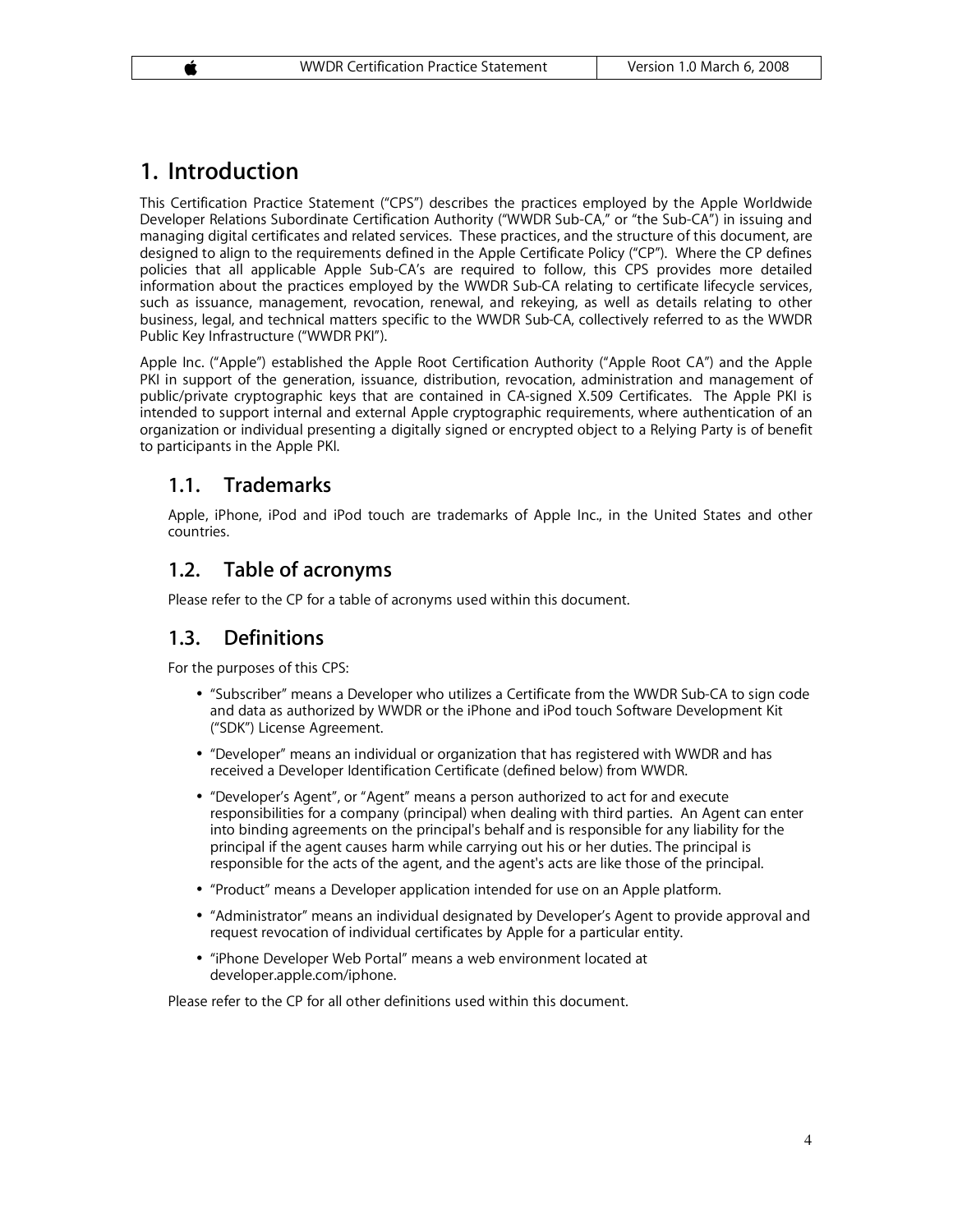# **2. General business practices**

This section establishes and sets forth the general business practices of the WWDR Sub-CA.

# **2.1. Identification**

The practices set forth in this CPS apply exclusively to the WWDR Sub-CA. This CPS is structured similarly to the CP, disclosing details of the practices employed by the WWDR Sub-CA that address the more general requirements defined in the CP. This document assumes the reader is familiar with the general concepts of digital signatures, certificates, and public-key infrastructure. If the reader is new to Public Key Infrastructure concepts, the reader may choose to consult the introduction and overview of the WebTrust Program for Certification Authorities, a guide published by the American Institute of Certified Public Accountants (AICPA) and freely available for download from their web site, www.aicpa.org. The guide contains an overview of PKI, including an orientation on key concepts such as digital signatures, asymmetric key pairs, certification authorities, registration authorities, policy and practice statements, and business issues and considerations.

For the purposes of this CPS, the term Apple PKI refers collectively to Apple PKI Service Providers and End Entities. Apple PKI Service Providers consist of (1) Apple Certification Authorities ("CAs"), including the Apple Root CA and the WWDR Sub-CA, and their related management teams that generate, issue, distribute, revoke and manage cryptographic keys and Certificates, (2) Apple Registration Authorities ("Apple RA"), and (3) the Apple CA Policy Authority ("Apple PA," or "PA"). End Entities are Subscribers of Certificates.

The WWDR Sub-CA issues and administers Certificates in accordance with policies in the Apple CP document.

# **2.2. Community and applicability**

This CPS is applicable to the following certificates issued by the WWDR Sub-CA:

- WWDR iPhone Software Development Certificates ("Development Certificates")
- WWDR iPhone Software Submission Certificates ("Submission Certificates")
- WWDR CRL Certificates ("CRL Certificates")

Certificates used exclusively for functions internal to Apple Products and/or Apple processes, such as device profile signing Certificates, event log signing Certificates, etc, are not included within the scope of this CPS. Together the Development and Submission Certificates may be referred to as "Developer Identification Certificates".

#### **2.2.1. Development Certificates**

The WWDR Sub-CA issues and administers Certificates that may be used by Developers to digitally sign a software application, enabling the application to be tested on an Apple iPhone and/or iPod touch.

#### **2.2.2. Submission Certificates**

The WWDR Sub-CA issues and administers Certificates used by a Developer to digitally sign software applications for submission to Apple.

#### **2.2.3. CRL Certificates**

The WWDR Sub-CA may issue and administer Certificates that sign the Sub-CA's CRLs.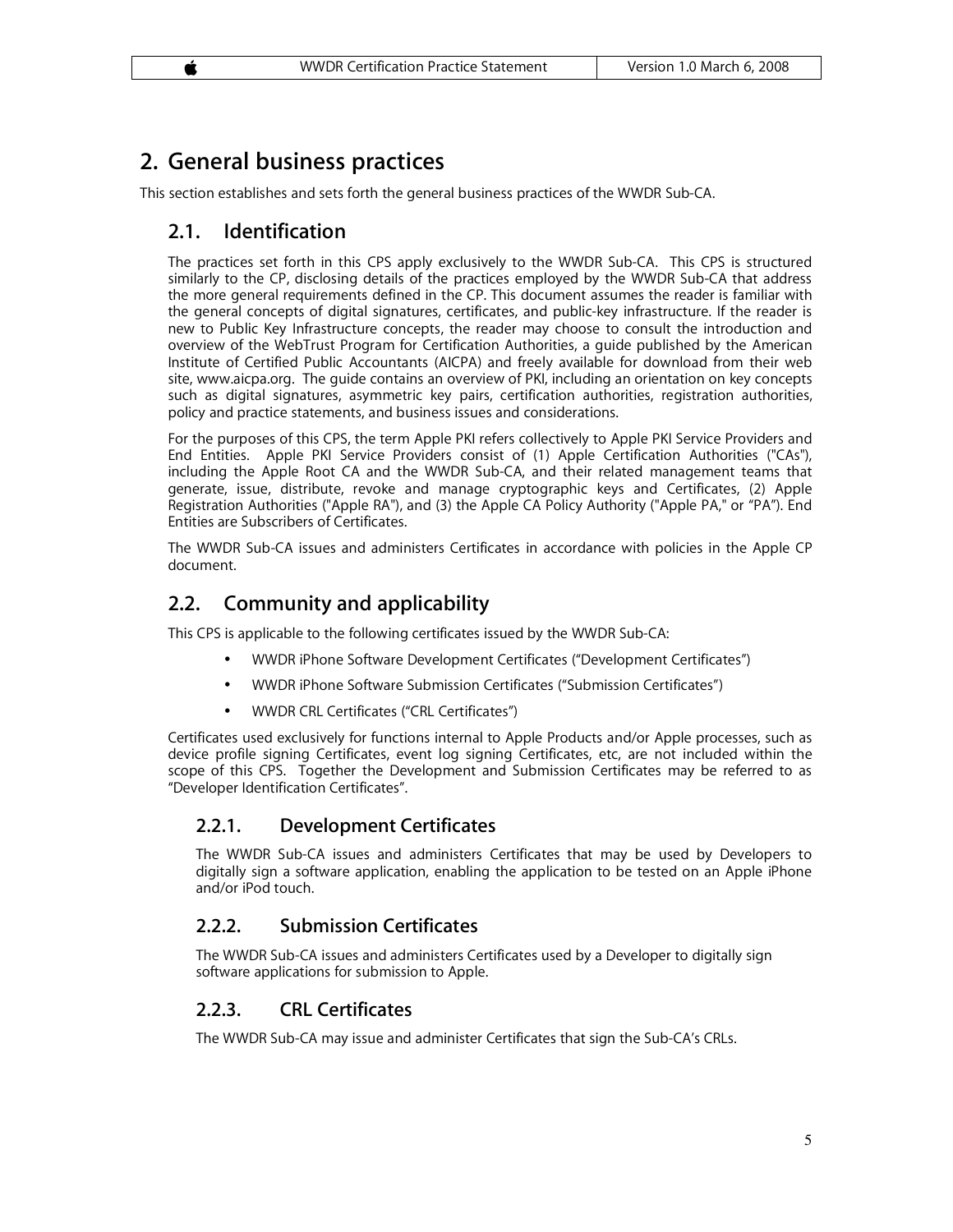# **2.3. Contact details**

The contact information for this CPS is:

Apple CA Policy Authority C/O General Counsel Apple Inc. 1 Infinite Loop Cupertino, CA 95014

(408) 996-1010 policy\_authority@apple.com

# **2.4. Apportionment of liability**

For Development and Submission Certificates, a subscriber agreement is incorporated in the applicable SDK License Agreement. There is not an applicable Relying Party agreement for the WWDR Sub-CA Certificates as the relying parties are internal to Apple. Parties external to Apple are expressly prohibited from placing reliance on any aspects of the WWDR PKI.

# **2.4.1. Warranties to Subscribers**

The WWDR Sub-CA does not warrant the use of any Certificate to any Subscriber.

# **2.4.2. CA disclaimers of warranties**

To the extent permitted by applicable law, subscriber agreements disclaim warranties from Apple, including any warranty of merchantability or fitness for a particular purpose.

# **2.4.3. CA limitations of liability**

To the extent permitted by applicable law, Subscriber agreements shall limit liability on the part of Apple and shall exclude liability for indirect, special, incidental, and consequential damages.

# **2.4.4. Subscriber warranties**

For WWDR Development Signing and Submission Certificates, subscriber agreements shall require Subscribers to warrant that:

- They will take no action to interfere with the normal operation of a Developer Identification Certificate or products that rely on such certificates;
- They are solely responsible for preventing any unauthorized person from having access to the Subscriber's private key stored on any device for which the subscriber is developing software for Apple platforms; and
- The Developer Identification Certificates are being used exclusively for authorized and legal purposes.

# **2.4.5. Private key compromise**

Apple reserves the right to revoke any Certificates, without notice, if it believes the Subscriber's private key has been compromised, or upon request from the Subscriber, the Developer's Agent or Administrator.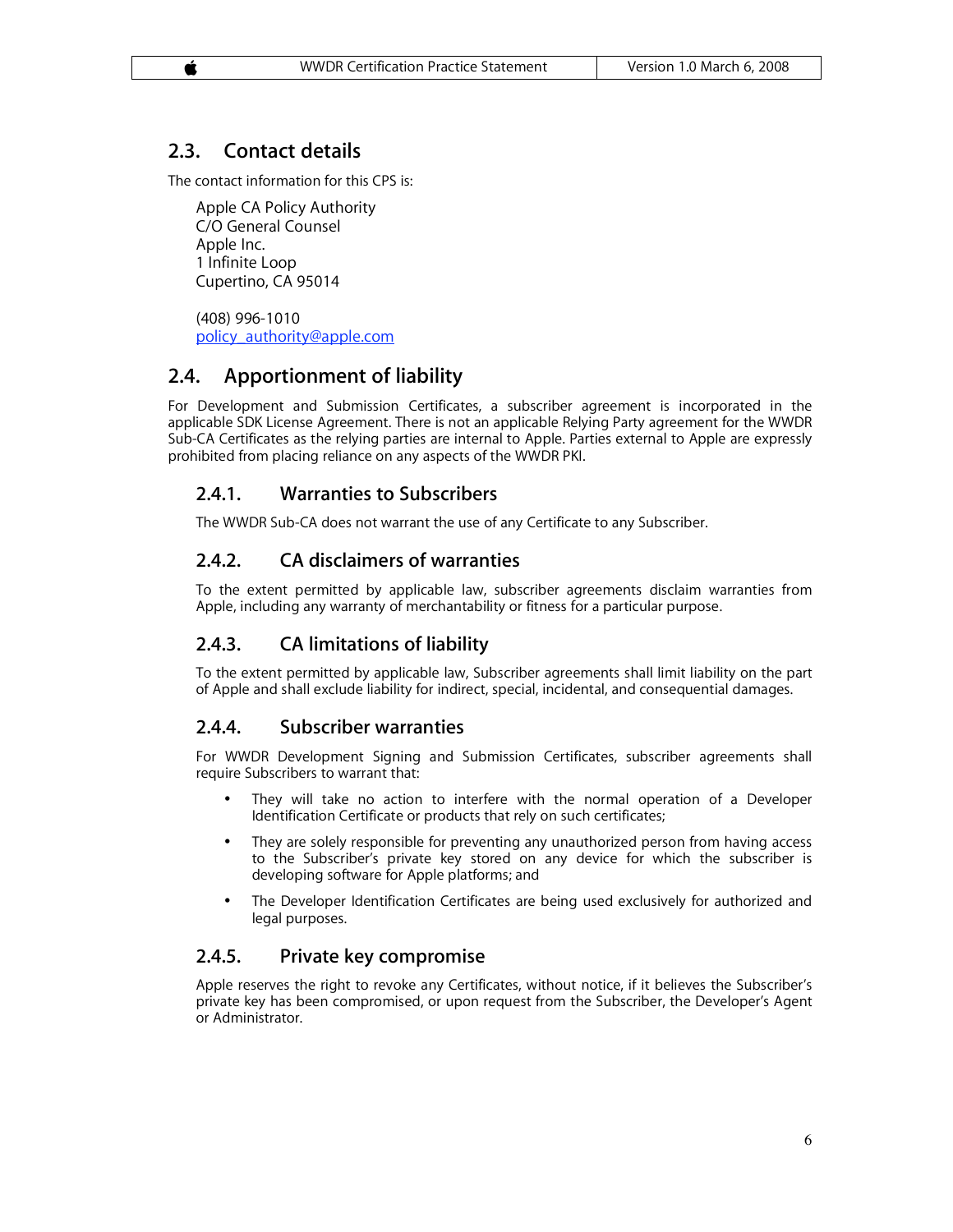### **2.4.6. Subscriber and Relying Party liability**

Subscribers will hold Apple harmless from any and all liabilities, losses, actions, damages or claims (including all reasonable expenses, costs, and attorneys fees) arising out of or relating to their use of any digital Certificate. There is not an applicable Relying Party agreement for the WWDR Sub-CA as the relying parties are internal to Apple.

#### **2.5. Financial responsibility**

This section sets forth policies as requirements on the WWDR Sub-CA related to indemnification by Relying Parties and disclosure of fiduciary relationships in relying party agreements.

#### **2.5.1. Indemnification by Subscribers**

Any subscriber agreement may, at Apple's discretion, include an indemnification clause by Subscribers.

#### **2.5.2. Fiduciary relationships**

There is no fiduciary relationship between Apple and Subscribers.

#### **2.6. Interpretation and enforcement**

Interpretation and enforcement of any subscriber agreement is governed by the terms and conditions in the SDK License Agreement.

#### **2.6.1. Governing law**

Governing law is set forth in the SDK License Agreement.

#### **2.6.2. Severability, survival, merger, notice**

Severability, survival, merger and notice if applicable, is governed by the terms and conditions in the SDK License Agreement.

#### **2.6.3. Dispute resolution procedures**

Dispute resolution procedures are set forth in the SDK License Agreement.

#### **2.7. Fees**

This section sets forth policies associated with any fees charged to Subscribers for certification authority services for each type of Certificate.

#### **2.7.1. Certificate issuance or renewal fees**

No fees are charged for this service. Digital certificates are available at no additional cost to members of the iPhone Developers' Program. Certificates are valid for the duration of the membership period unless otherwise revoked.

#### **2.7.2. Certificate access fees**

No fees are charged for this service.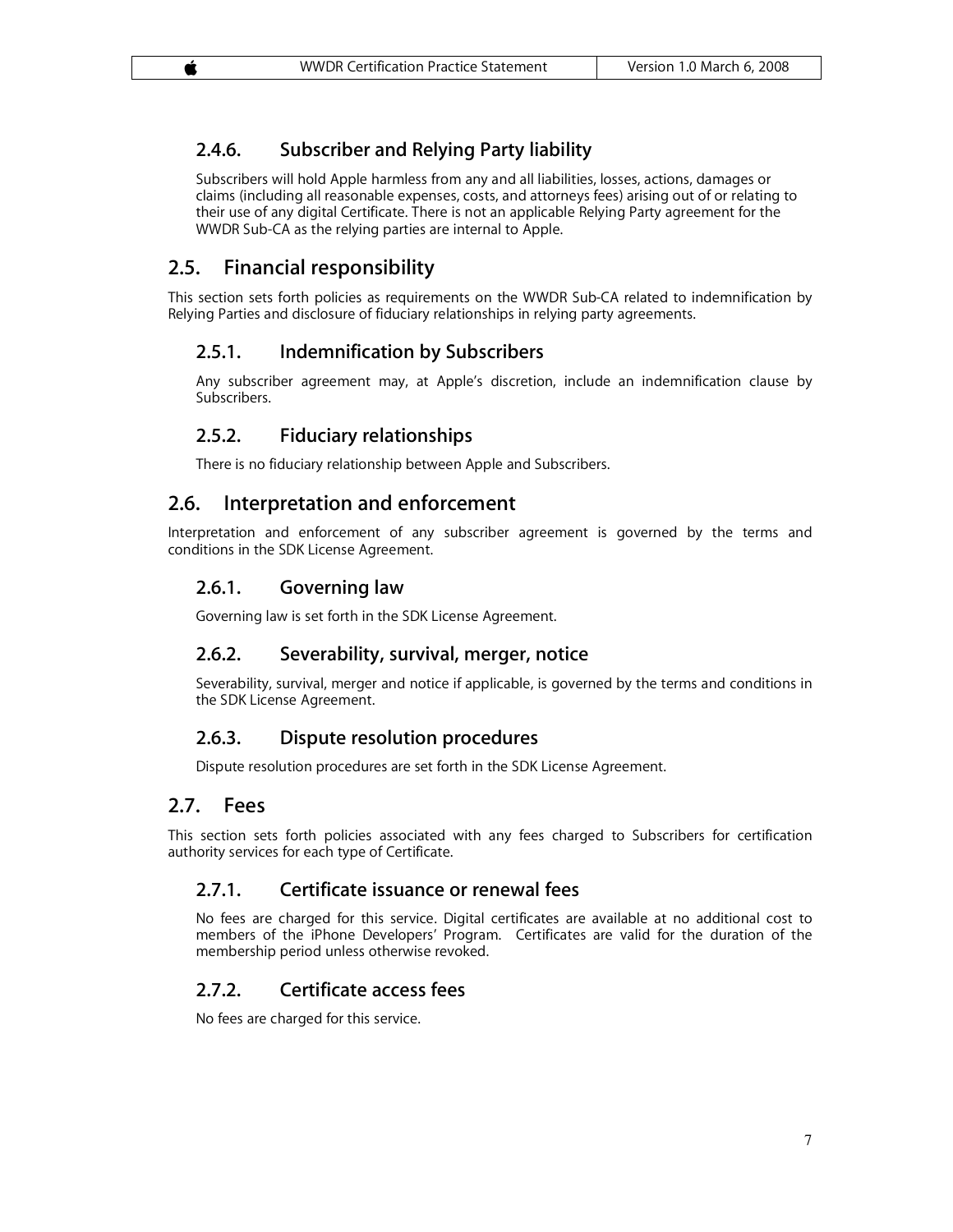### **2.7.3. Revocation or status information access fees**

No fees are charged for this service.

### **2.7.4. Fees for other services**

No other fees are charged for CA services.

# **2.7.5. Refund policy**

Not Applicable.

# **2.8. Publication and Repository**

The WWDR Sub-CA operates a private repository, which is not publicly accessible.

# **2.8.1. Publication of CA information**

The latest version of this CPS for the WWDR Sub-CA can be found at http://www.apple.com/appleca.

# **2.8.2. Frequency of publication**

Public key Certificates issued by the WWDR Sub-CA are made available to Subscribers via the iPhone Developer Web Portal upon issuance. Certificate status is made available via a Certificate Revocation List ("CRL") which is published upon issuance.

### **2.8.3. Access controls**

Subscribers shall have access to their Certificates through the iPhone Developer Web Portal. The CRL will be provided in the manner described by the CRL Distribution Points extension present in the leaf Certificates issued by the WWDR Sub-CA.

# **2.9. Compliance audit requirements**

The WWDR Sub-CA adopts wholly all policies under this section in the CP.

# **2.10. Conditions for applicability**

This section sets forth practices related to the use of the WWDR Sub-CA.

#### **2.10.1. Permitted uses**

The WWDR Sub-CA will create keys, manage keys, issue Certificates, manage key life cycles, manage certificate life cycles, operate a private repository, and perform other functions to support distribution for the following types of Certificates:

- Development Certificates: This type of Certificate may be used by Developers authorized by Apple to digitally sign a software application enabling the application to be tested on an Apple iPhone and/or iPod touch and/or distributed for internal company use.
- Submission Certificates: This type of Certificate may be used by a Developer to digitally sign software applications for submission to Apple.
- CRL Certificates: This type of Certificate may be used by the WWDR Sub-CA to sign the Sub-CA's CRLs.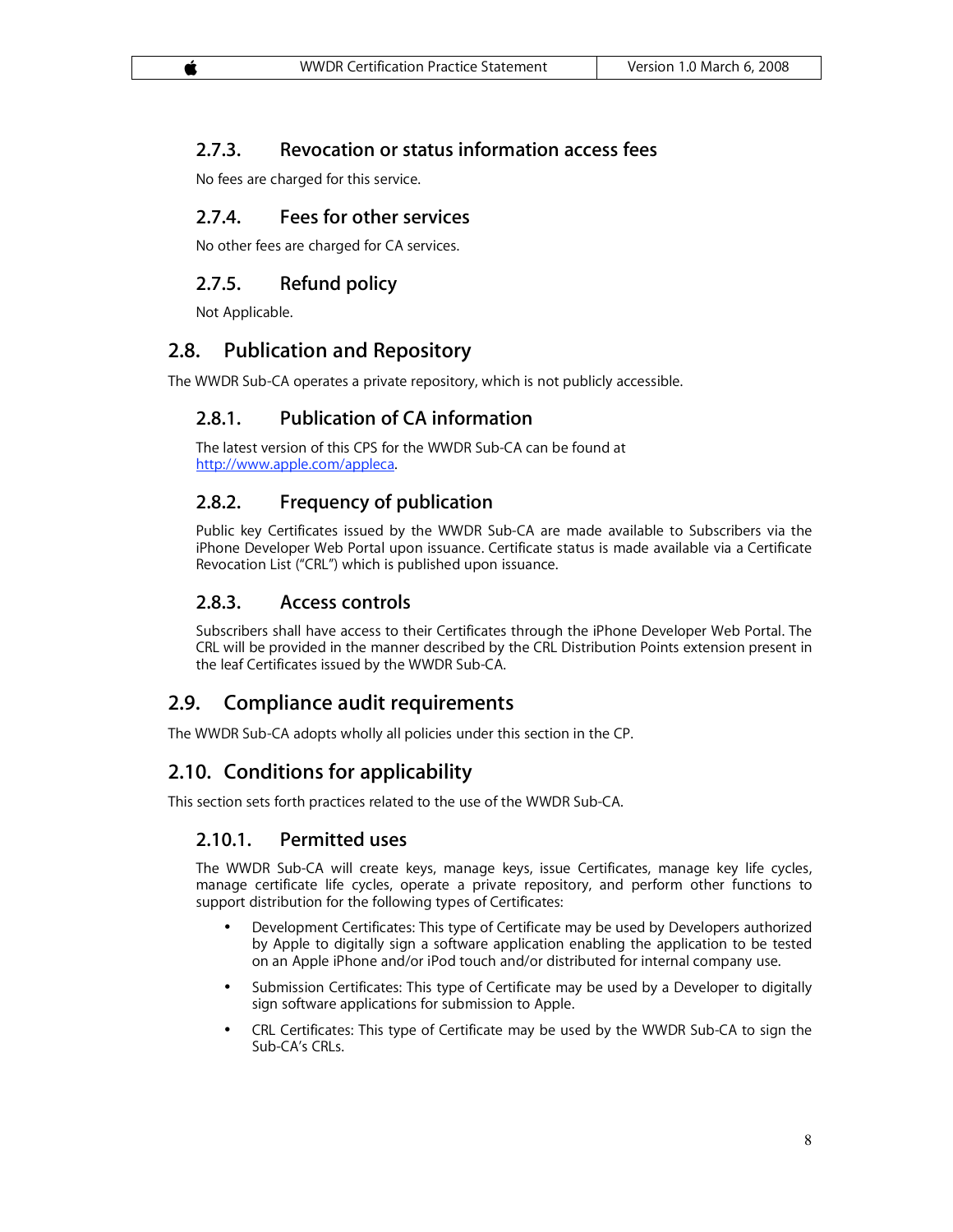Certificates used exclusively for functions internal to Apple products and/or Apple processes, such as device profile signing Certificates, event log signing Certificates, etc. are not included within the scope of this CPS.

#### **2.10.2. Limitations on use**

The WWDR Sub-CA will not allow its Certificates to be used to create a certification authority or to allow its private key to sign a Certificate issued by another certification authority.

Except for internal-use Certificates, the WWDR Sub-CA Certificates shall not be used for any purpose that is not identified in this CPS § 2.10.1 as a permitted use.

Developer Identification Certificates may be revoked by the WWDR Sub-CA for any reason.

#### **2.11. Obligations**

This section sets forth policies related to the obligations of the WWDR Sub-CA.

#### **2.11.1. General WWDR Sub-CA obligations**

The WWDR Sub-CA shall:

- Conform its operations to the Apple CP and to this CPS as the same may be amended from time to time.
- Issue and publish Certificates in accordance with the Apple CP and this CPS.
- Revoke Certificates issued by the WWDR Sub-CA, upon receipt of a valid request to revoke the Certificate from a person authorized to request such a revocation. The validity of the request and the authorization of the person making the request will be determined by the WWDR Sub-CA.

#### **2.11.2. Notification of issuance by WWDR Sub-CA to Subscriber**

Notification to Subscribers is deemed to have taken place when newly issued Developer Identification Certificates are made available via the iPhone Developer Web Portal.

#### **2.11.3. Notification of issuance by WWDR Sub-CA to others**

Notification to a Developer's Agent and/or Administrator is deemed to have taken place when newly issued Developer Identification Certificates are made available via the iPhone Developer Web Portal.

#### **2.11.4. Notification of revocation by WWDR Sub-CA to Subscriber**

Notification of revocation to a Subscriber is deemed to have taken place upon publication of the CRL.

#### **2.11.5. Notification of revocation by WWDR Sub-CA to others**

Notification of revocation to a Developer's Agent and/or Administrator is deemed to have taken place upon publication of the CRL.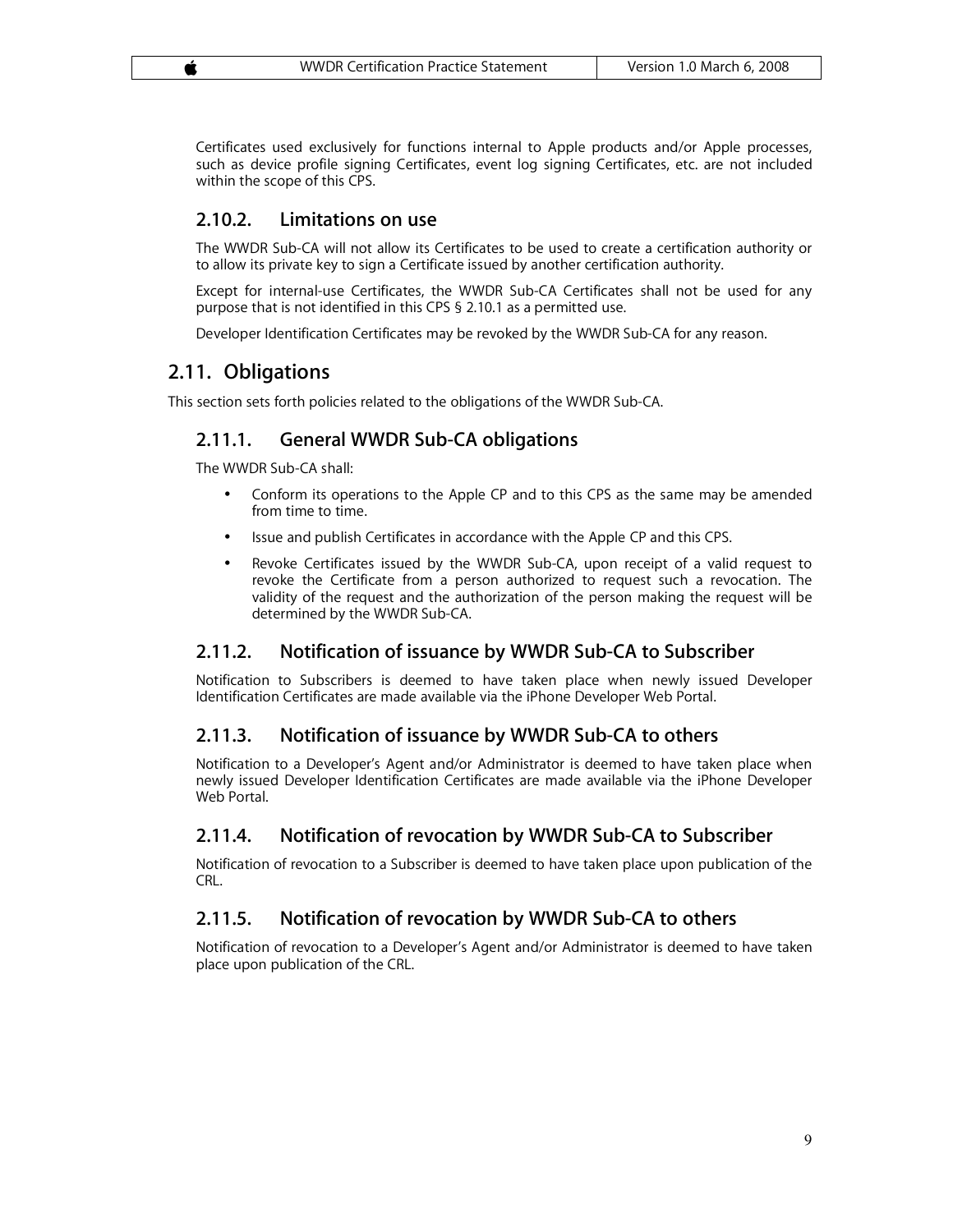#### **2.11.6. Registration Authority obligations**

An external RA is not used. The WWDR Sub-CA performs limited RA services to provide reasonable assurance that Developer Identity Certificates are only issued to members of the iPhone Developer Program.

#### **2.11.7. Subscriber obligations to WWDR Sub-CA**

Subscribers, Developer's Agents and Administrators are obligated to:

- Safeguard their private key from compromise.
- Use their Developer Identification Certificates exclusively for legal purposes.
- Promptly request that the WWDR Sub-CA revoke a Certificate if the Subscriber has reason to believe there has been a compromise of the Certificate's associated private key. Notification is performed via the iPhone Developer Web Portal. After authenticating to the website, the Subscriber, Developer's Agent, or Administrator follows the link to the revocation page and enters the details of the Certificate to be revoked. Only Certificates issued to the authenticated Subscriber, or administered by the Developer's Agent or Administrator, can be revoked based upon a request from such entity.
- Promptly request that the WWDR Sub-CA revoke a Certificate if the Subscriber is not authorized to use the applicable Certificate on behalf of the Subscriber entity (e.g. no longer employed by the Subscriber entity).
- Take no action to transfer their Certificate to any third party.

#### **2.11.8. Relying Party obligations to WWDR Sub-CA**

The relying parties are internal to Apple. The WWDR PKI is not intended to be relied upon by any third party.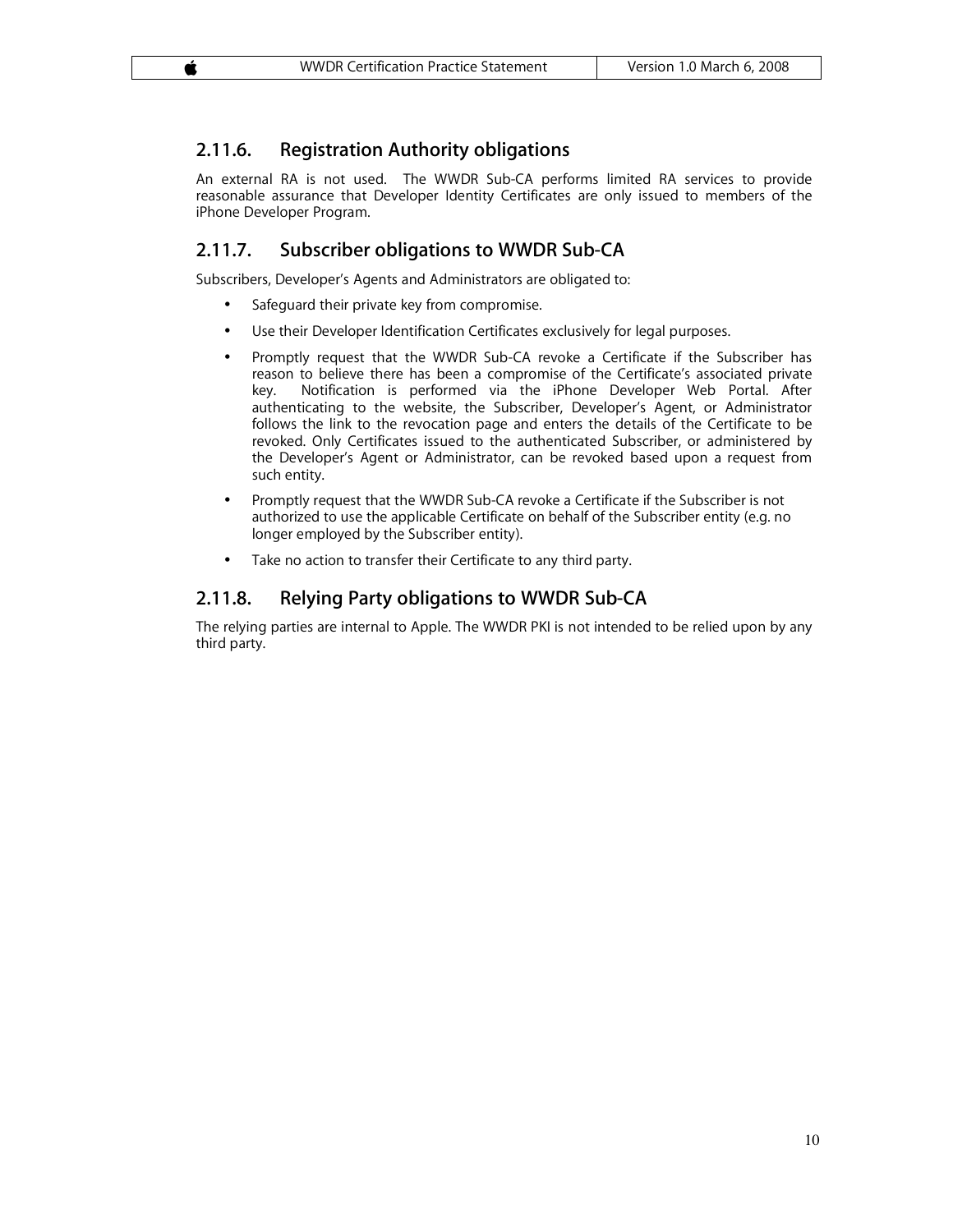# **3. Key life cycle management**

This section sets forth practices related to the key life cycle management controls of the WWDR Sub-CA.

# **3.1. WWDR Sub-CA key generation**

The WWDR Sub-CA signing key generation occurs using a secure cryptographic device meeting the requirements as described in CP §3.2.

The WWDR Sub-CA shall sign Certificates that may be used to associate a particular Developer with a particular software application intended for use on an Apple product, and sign the Sub-CA's CRLs.

The WWDR Sub-CA private key will cease to be used, and be replaced at the end of a designated period or when a compromise is known or suspected.

# **3.2. WWDR Sub-CA private key protection**

### **3.2.1. WWDR Sub-CA private key storage**

Each WWDR Sub-CA private key is stored in a Hardware Security Module (HSM) that is tamper resistant and certified at a minimum level of FIPS 140-1 Level 4.

### **3.2.2. WWDR Sub-CA private key control**

There is a separation of physical and logical access to each WWDR Sub-CA private key, and a minimum of two individuals is required for physical access to the HSM where the Sub-CA's private keys are stored.

#### **3.2.3. WWDR Sub-CA key escrow**

The WWDR Sub-CA private key shall not be placed in escrow.

#### **3.2.4. WWDR Sub-CA key backup**

WWDR Sub-CA private keys are backed up for recovery purposes. Backups are stored in a secured environment, and m of n secret shares are required for logical recovery.

#### **3.2.5. WWDR Sub-CA key archival**

The WWDR Sub-CA shall archive any necessary keys for a period of time sufficient to support the responsibilities of the WWDR Sub-CA.

# **3.3. WWDR Sub-CA public key distribution**

The WWDR Sub-CA public key will be contained in an X.509 Certificate that may be provided to Subscribers as necessary to support the WWDR PKI.

# **3.4. WWDR Sub-CA key changeover**

When a new private key is required, a new WWDR Sub-CA signing key pair will be generated. The corresponding new WWDR Sub-CA public key Certificate may be provided to Subscribers as necessary to support the WWDR PKI.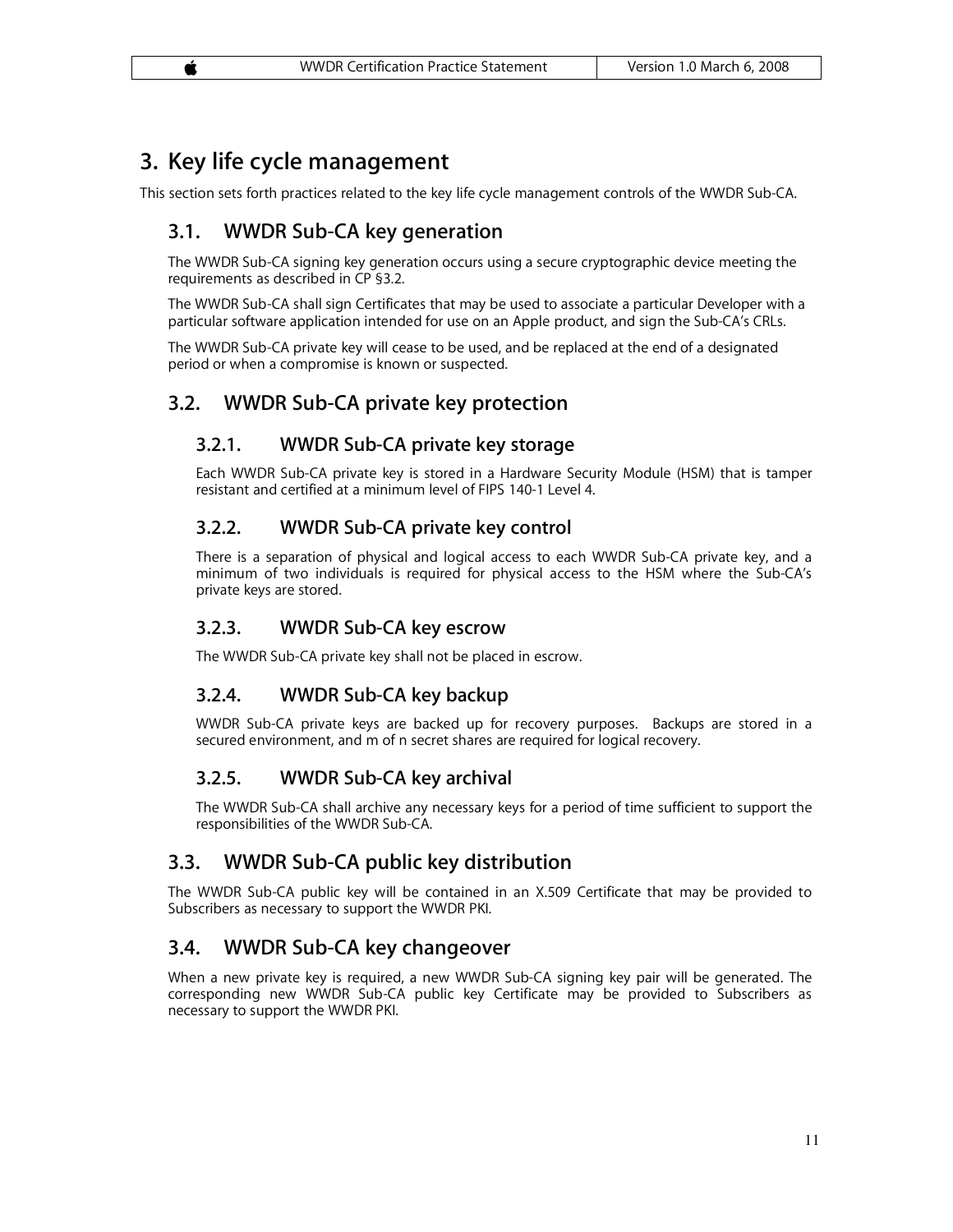# **3.5. WWDR Sub-CA-provided Subscriber key management**

The WWDR Sub-CA does not provide Subscriber key management services.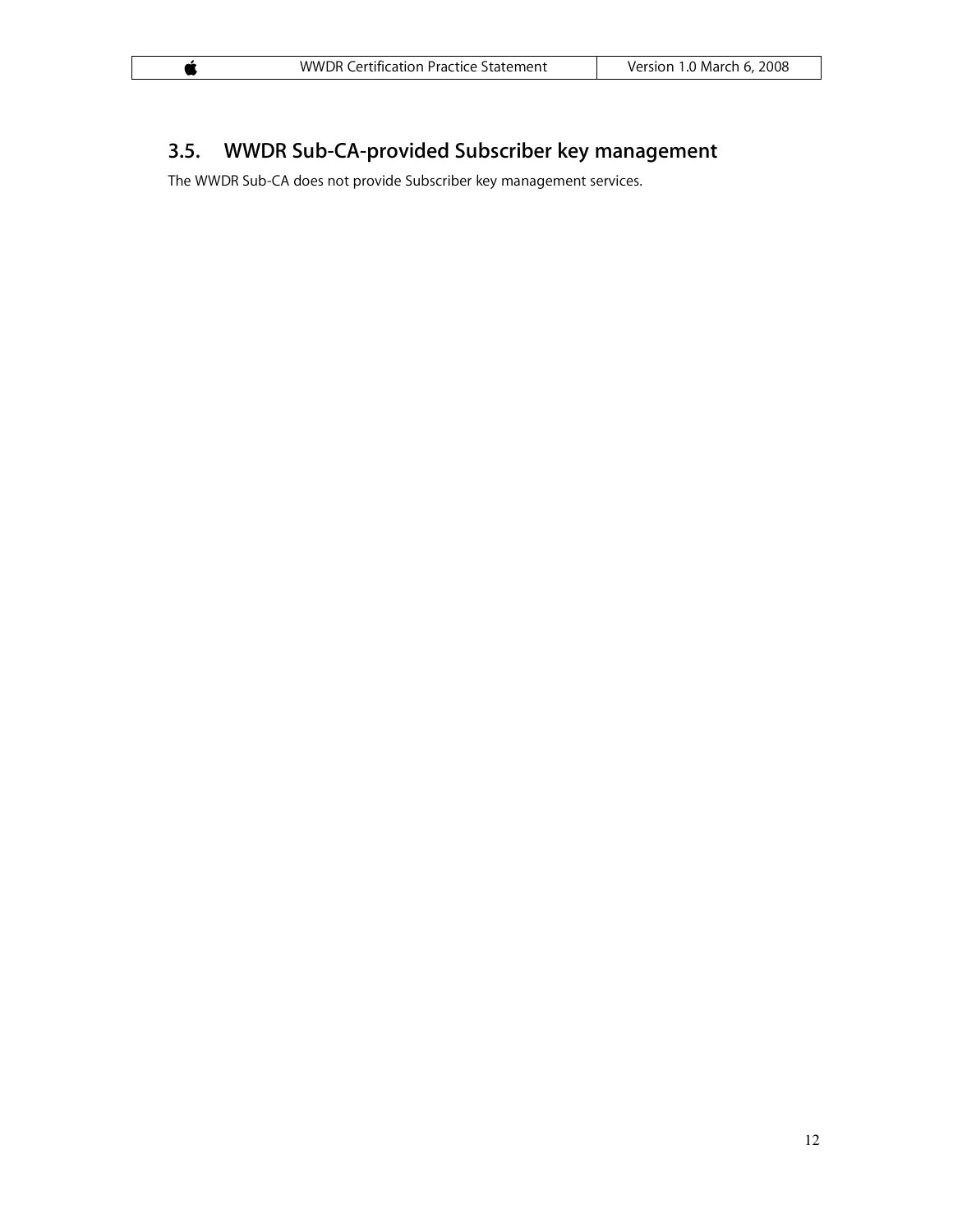# **4. Certificate life cycle management**

This section sets forth practices related to the certificate life cycle management controls of the WWDR Sub-CA.

# **4.1. External RA requirements**

An external Registration Authority is not utilized by the WWDR Sub-CA.

# **4.2. Certificate registration**

The issuance of a Developer Identity Certificate is contingent upon the requesting subscriber being an eligible member of the iPhone Developer Program. The iPhone Developer Web Portal verifies that the account is one that is eligible for the issuance of Apple Worldwide Developer Relations certificates and that the iPhone Developer subscription payments are current.

Eligible Subscribers create a Certificate Signing Request ("CSR") using a corresponding private/public key pair generated on the client computer. Subscribers then upload completed CSRs to the iPhone Developer Web Portal.

Upon receipt, the CSR is processed by the iPhone Developer Web Portal for validity. Once the CSR is validated and a Certificate is issued by the WWDR Sub-CA, the Subscriber is notified that the Certificate is available for download on the client computer.

The name associated with an individual Certificate is either the individual subscriber's name and organization or the organization name only.

# **4.3. Certificate renewal**

When a Certificate expires the Subscriber will return to the iPhone Developer Web Portal and submit a new CSR. This is the same process used at initial Certificate issuance.

If the previous Certificate based on the Subscriber's key pair was marked as being revoked, iPhone Developer Web Portal will not allow renewal of that private/public key pair.

# **4.4. Certificate rekey**

The WWDR Sub-CA does not rekey certificates. Compromised keys result in completely new key sets and certificates being issued.

# **4.5. Certificate issuance**

Certificates are issued to the ISO 9594/X.509 standard and are valid for a minimum of six (6) months. Certificates are signed using the WWDR Sub-CA signing key.

# **4.6. Certificate acceptance**

Once the WWDR Sub-CA generates a Certificate, developers will be able to manually download the Certificate from the iPhone Developer Web Portal.

# **4.7. Certificate distribution**

Certificates will be distributed to the Developer through the iPhone Developer Web Portal.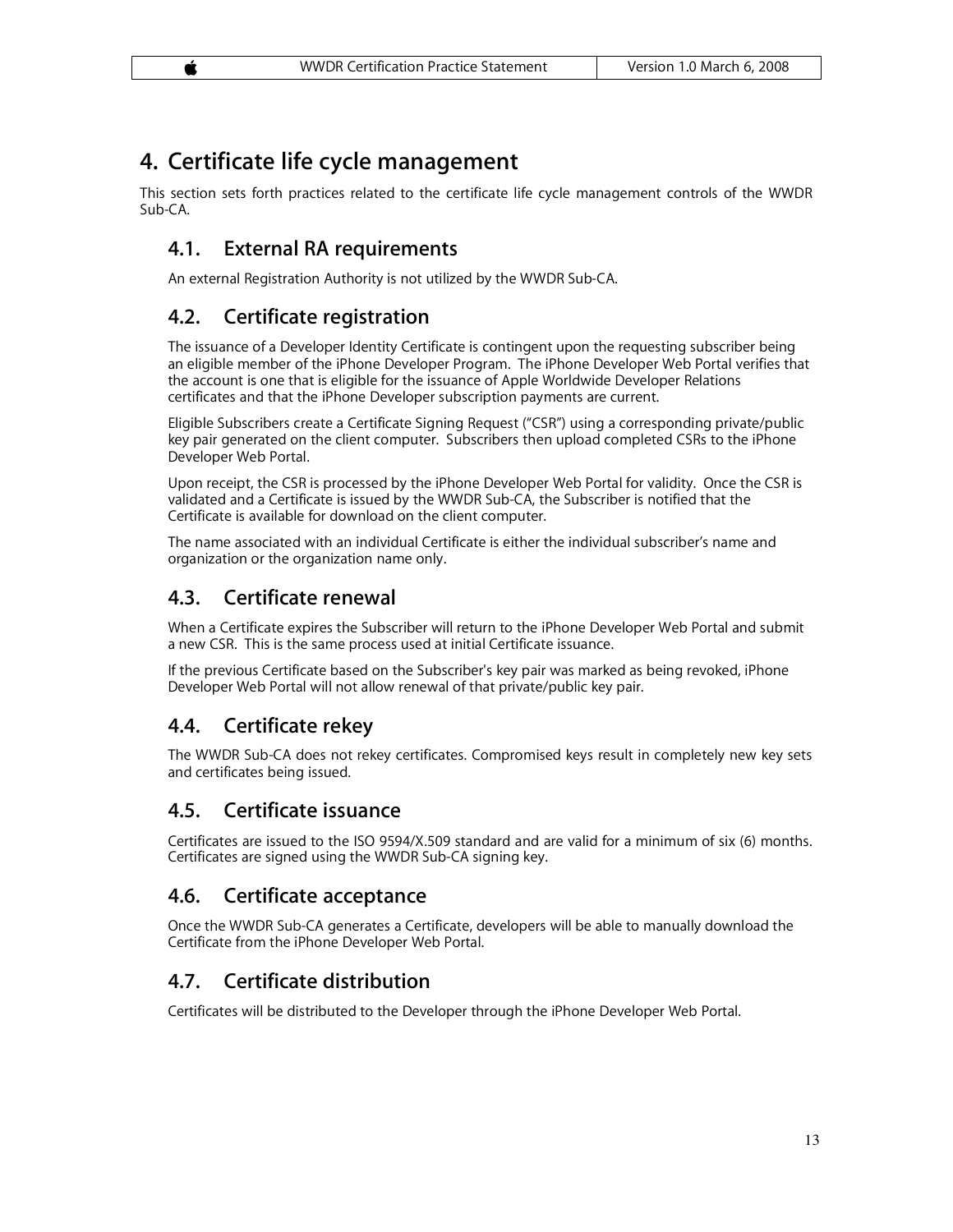# **4.8. Certificate revocation**

The certificate revocation process will commence upon receipt of a valid request to revoke the Certificate from the Subscriber, Developer's Agent and/or Administrator via the iPhone Developer Web Portal. The Subscriber will be required to log into the iPhone Developer Web Portal. After authentication, the Subscriber will indicate that they wish to revoke their Certificate by clicking on the revocation link. Once the Subscriber has clicked the link the Certificate will be deemed revoked. Revocation of a Certificate cannot be undone. After revocation, a new Certificate must be requested.

# **4.9. Certificate suspension**

Certificate suspension is not supported. Instead, Subscribers are required to revoke their current Certificates and request new ones.

# **4.10. Certificate status**

#### **4.10.1. CRL usage**

All Subscribers may use a CRL to determine the status of a particular Certificate. Revoked Certificates remain in the CRL until the Certificates have expired.

#### **4.10.2. CRL Certificates**

Details of the Certificate used to sign the CRL responses are as follows:

- Effective life of the Certificate is no more than 365 days
- More than one valid CRL Certificate may exist at one time

# **4.11. Certificate profile**

#### **4.11.1. Developer Identification Certificates**

A Certificate issued by the WWDR Sub-CA shall conform to the X.509 Certificate format and shall contain, at a minimum, the following data elements:

- Serial Number
- Subject Distinguished Name (including Common Name and/or Organization)
- Issuer Distinguished Name
- Algorithm used (RSA)
- Modulus (Size in bits)
- Validity period
- Certificate Policies extensions listing the CP
- Certificate qualifiers listing this CPS (URL)
- User notice qualifier
- Extended Key Usage extension, critical, with a purpose containing Code Signing (1.3.6.1.5.5.7.3.3)
- iPhone Software Submission Signing (1.2.840.113635.100.6.1.4), critical (Submission Certificates)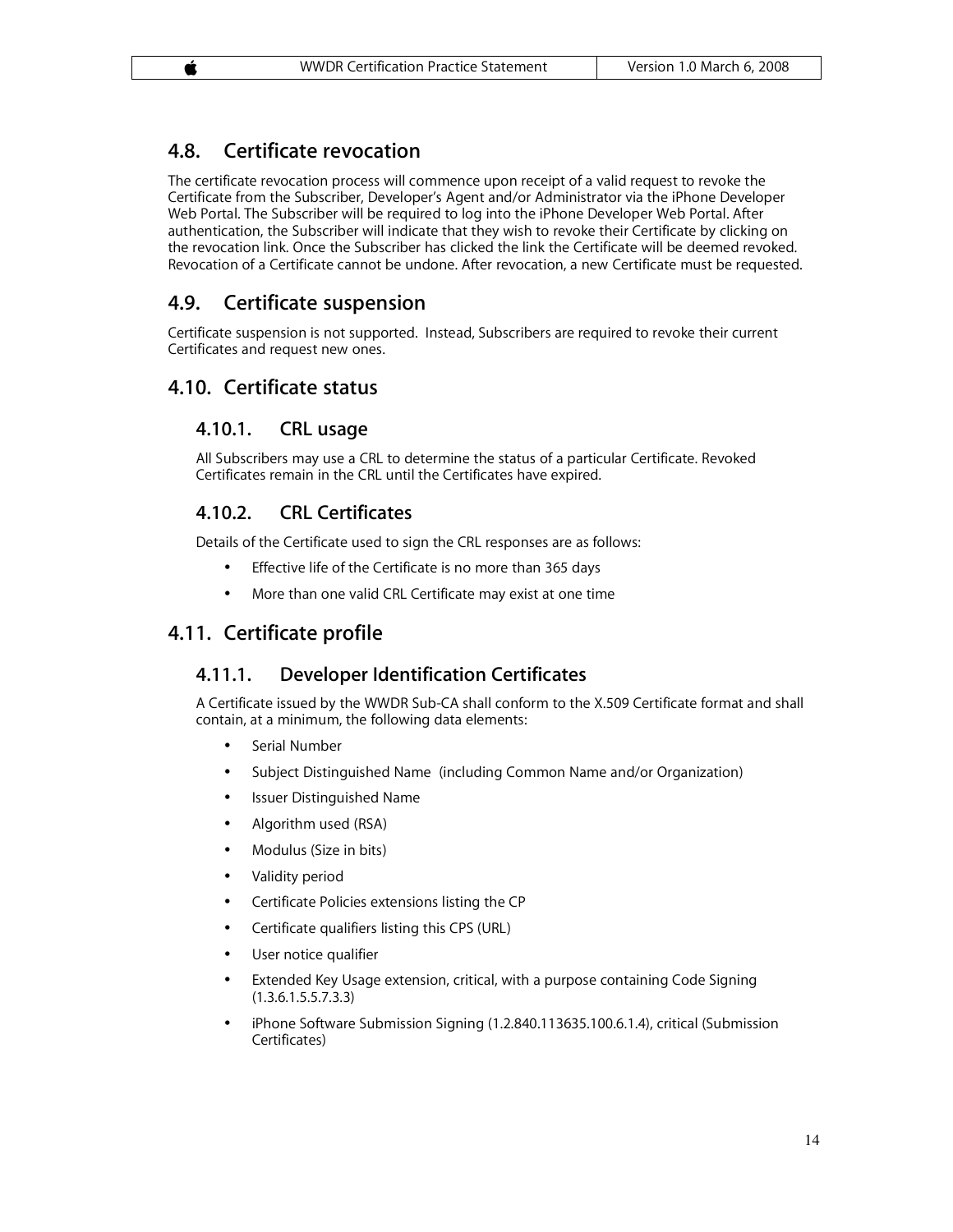• iPhone Software Development Signing (1.2.840.113635.100.6.1.2), critical (Development Certificates)

### **4.11.2. CRL Certificates**

A Certificate issued by the WWDR Sub-CA for the purposes of signing the CRL shall conform to the X.509 Certificate format and shall contain, at a minimum, the following data elements:

- Serial Number
- Subject Distinguished name
- Issuer Distinguished name
- Validity period
- Modulus (Size in bits)
- Signature Algorithm
- User notice qualifier
- Certificate Policies extension listing the CP
- Key Usage extension, critical, with a usage containing CRL Sign

# **4.12. CRL Profile**

A CRL issued by the WWDR Sub-CA shall conform to the X.509 version 2 CRL format. Each CRL shall contain the following fields:

- Signature Algorithm of SHA-1 with RSA Encryption
- Issuer matching the WWDR Sub-CA Certificate's Distinguished Name
- This Update with the time of CRL issuance
- Next Update defining the period of validity
- Authority Key Identifier extension
- List of Revoked Certificates

# **4.13. Integrated circuit cards**

Not applicable.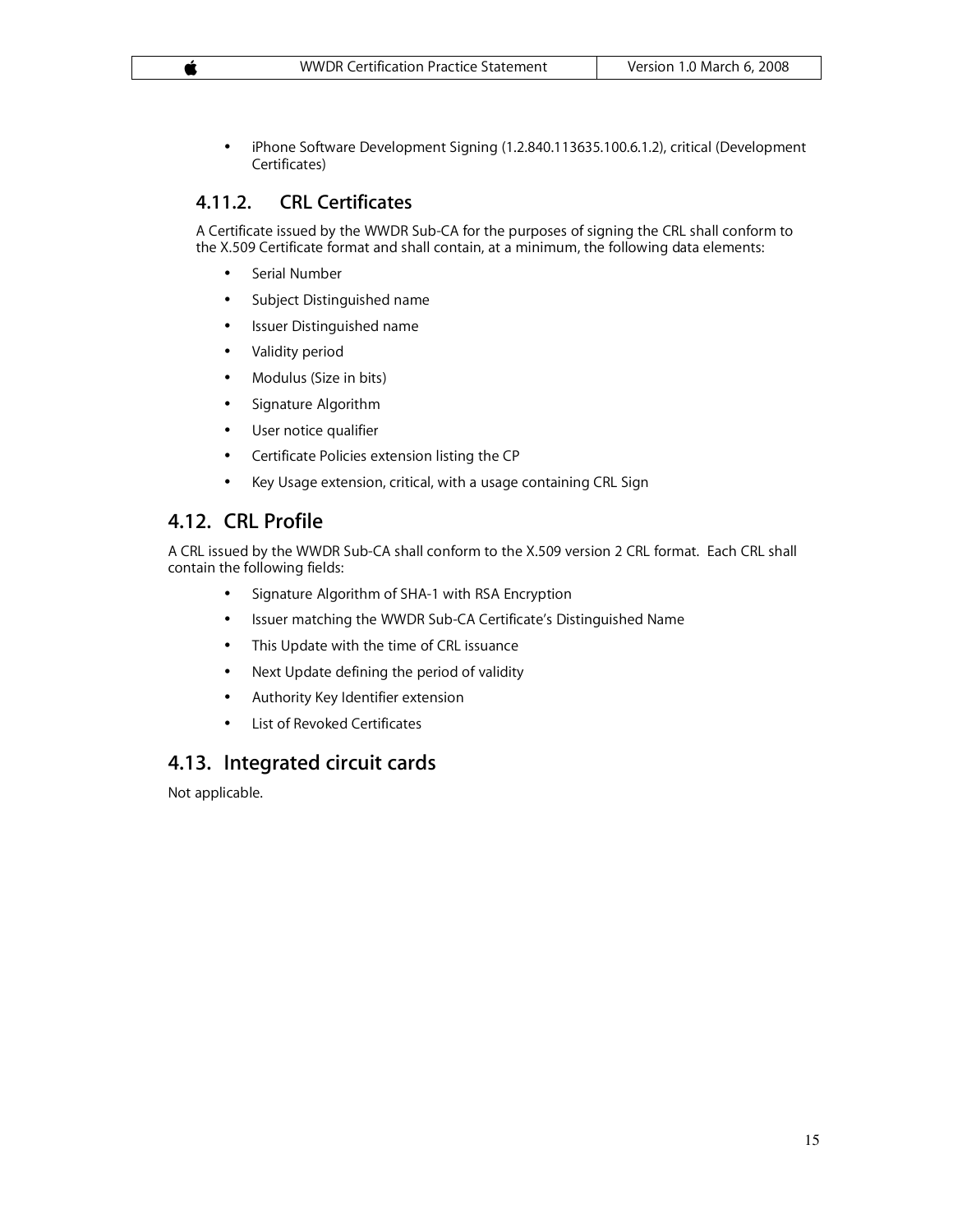# **5. Environmental controls**

This section sets forth practices related to the environmental controls of the WWDR Sub-CA.

# **5.1. CPS administration**

Apple has designated a management group with final authority and responsibility for specifying and approving the WWDR Sub-CA's CPS.

This authorized body has performed an assessment to evaluate business risks and determine the security requirements and operational procedures to be included in the CPS for the following:

- Key life cycle management controls
- Certificate life cycle management controls
- CA environmental controls

The WWDR Sub-CA makes available its public CPS to all Subscribers and Relying Parties, including any revisions that occur from time to time.

Any changes to the WWDR Sub-CA's CPS, along with the effective date of the changes, shall be reviewed by the PA, and posted in a timely manner.

# **5.2. CA termination**

As set forth in this section, any decision to terminate the WWDR Sub-CA shall be approved by a member of the Apple Executive Team prior to the effective date of termination.

The WWDR Sub-CA's private keys will be destroyed using the key destruction method supported by the WWDR Sub-CA HSM.

# **5.3. Confidentiality**

The WWDR Sub-CA shall keep the following information confidential at all times:

- All private signing keys
- Security and annual audits and security parameters
- Personal or non-public information about WWDR Sub-CA Subscribers
- Security mechanisms

Except as required to support the WebTrust audit performed by an independent external audit firm, confidential information should not be released to third parties unless required by law or requested by a court with jurisdiction over the CA. The information will be kept confidential even after the termination of the CA.

The following information shall not be considered confidential:

- Information included in Certificates
- The WWDR Sub-CA public Certificate
- Information contained in the CA's CPS and CP documents
- Any Certificate status or Certificate revocation reason code

### **5.4. Intellectual property rights**

Certificates and CRLs issued by the WWDR Sub-CA, the CPS and the CP are the property of Apple.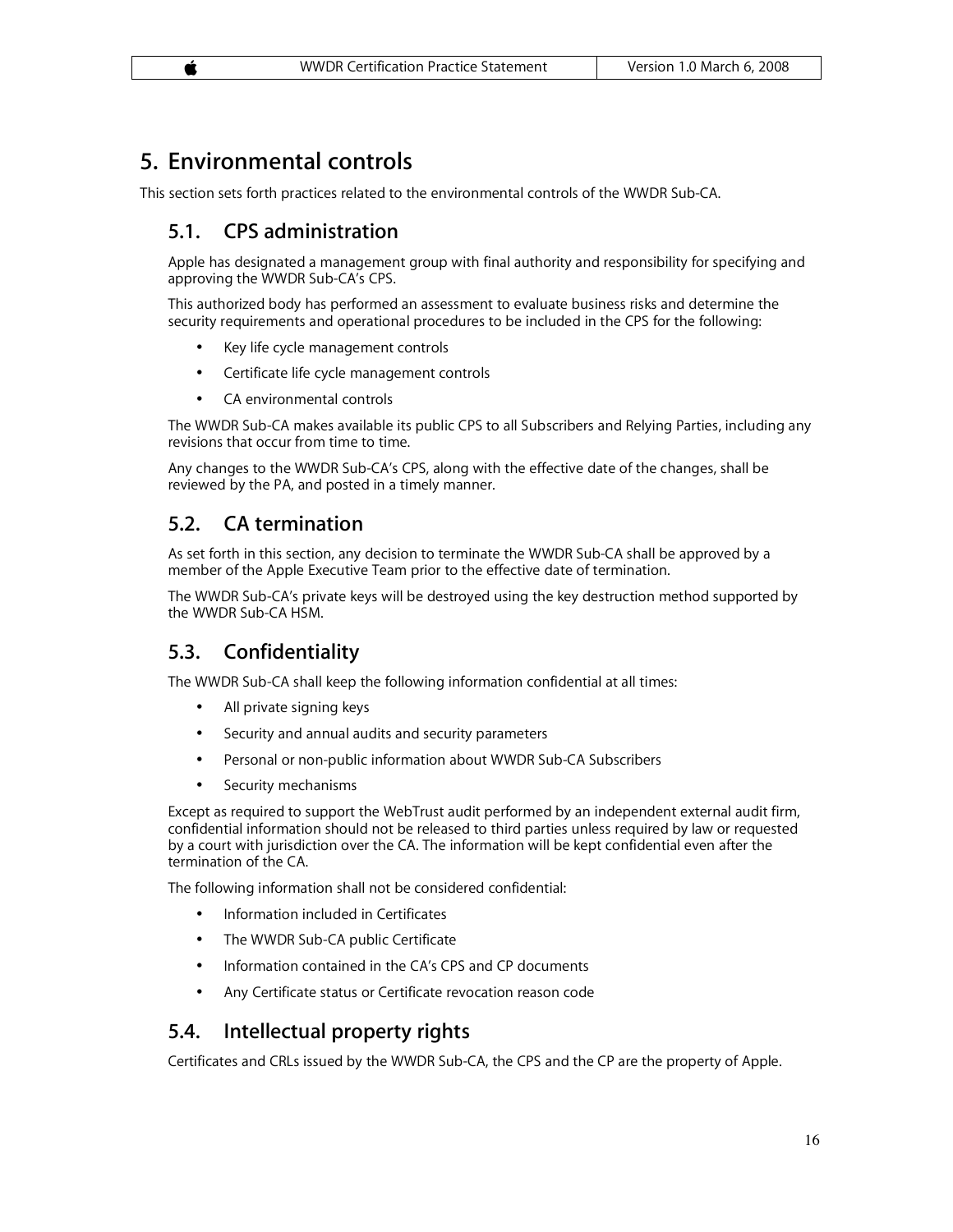# **5.5. Physical security**

Physical protection is achieved through the creation of clearly defined security perimeters with appropriate physical barriers to entry around the business premises and WWDR Sub-CA facilities. Details of the physical security policies and procedures are in appropriate internal security documents.

Equipment is located or protected to reduce the risks from environmental threats and hazards, including but not limited to power disruption or failure, telecommunications disruption or failure and opportunities for unauthorized access.

# **5.6. Business continuity management**

The WWDR Sub-CA has business continuity plans to maintain or restore the WWDR Sub-CA's business operations in a timely manner following interruption or failure of critical business processes.

# **5.7. Event logging**

### **5.7.1. Archiving**

The WWDR Sub-CA archives event journal data on a periodic basis.

A risk assessment has been performed to determine the appropriate length of time for retention of archived event journals.

The WWDR Sub-CA maintains archived event journals at a secure off-site location for a predetermined period.

# **5.7.2. Event journal reviews**

Current or archived event journals may only be retrieved by authorized individuals and only for valid business or security reasons.

Event journals are reviewed periodically.

The review of current and archived event journals includes the identification and follow-up of exceptional, unauthorized, or suspicious activity.